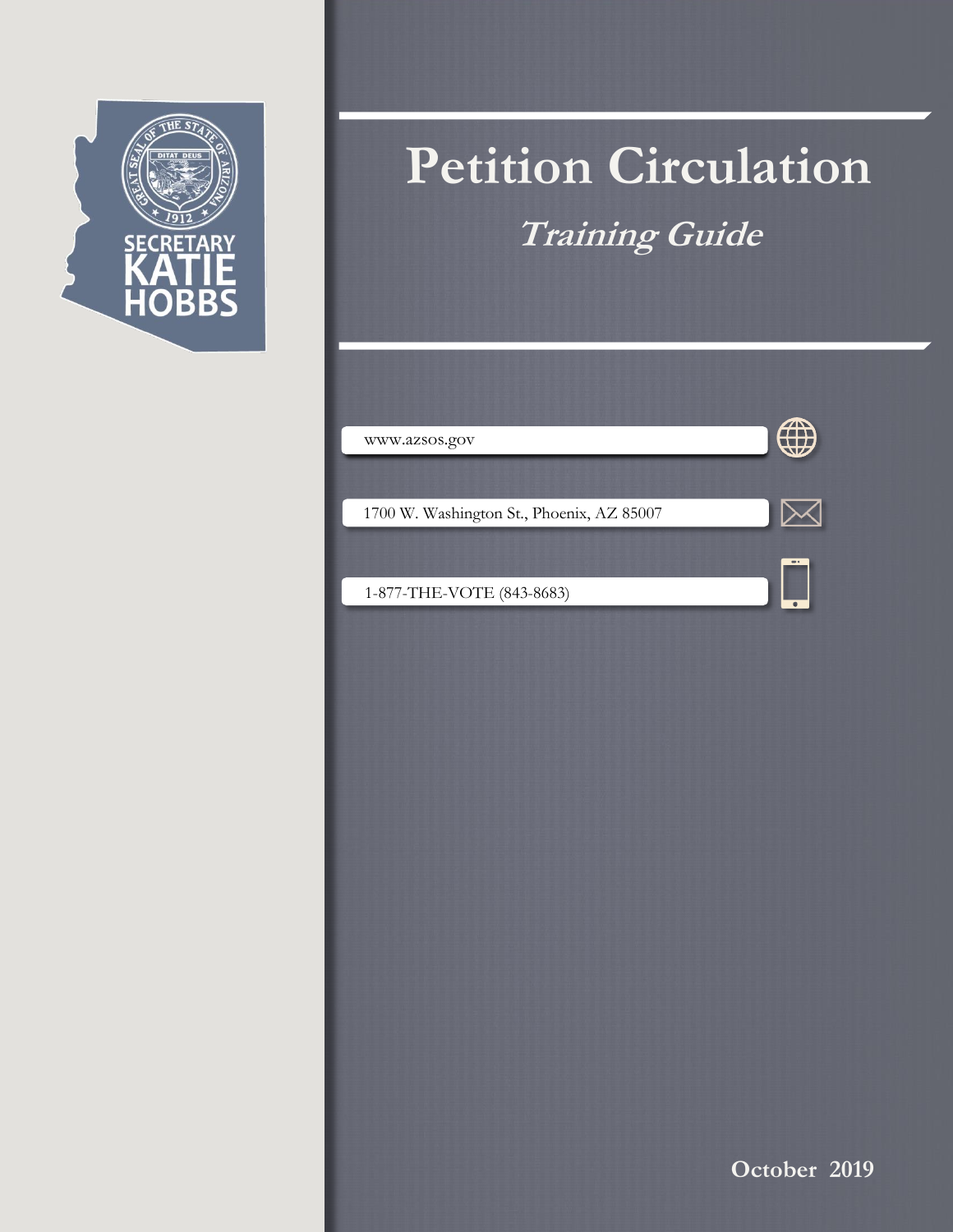#### **ABOUT THIS PUBLICATION**

Published by the Arizona Department of State, Office of the Secretary of State, Election Services Division

© 2019 ver. 2 - Ver. Release Date October 16, 2019

#### All Rights Reserved.

This publication may be reproduced for private use. It shall not be used for commercial purpose.

The Office strives for accuracy in our publications. If you find an error, please contact us at (602) 542-8683 or 1-877-THE-VOTE (843-8683).

#### **DISCLAIMER**

The Office cannot offer legal advice or otherwise offer recommendations on information in this publication. The Office advises consultation with an attorney in such cases.

#### **CONTACT US**

Mailing address for all correspondence or filings: Office of the Secretary of State Attention: Election Services Division 1700 W. Washington St., FL 7 Phoenix, AZ 85007-2808

> Telephone: (602) 542-8683 Fax: (602) 542-6172

> > www.azsos.gov

*Office of the Secretary of State | Election Services Division*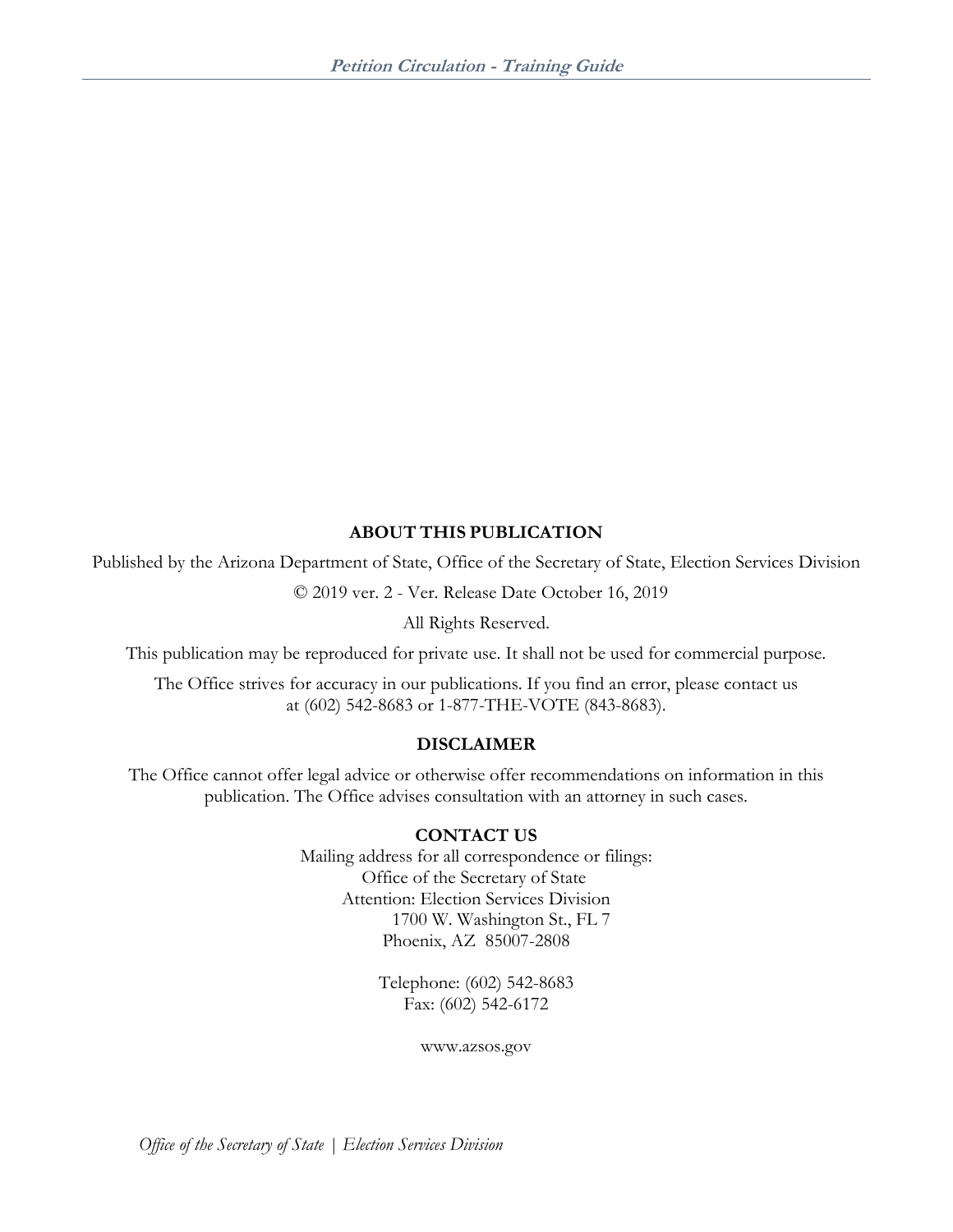## **INTRODUCTION**

This Guide explains the registration requirements for individuals who intend to circulate petitions, offers guidance on the signature collection process, and provides an overview of the signature verification process once a petition has been filed. The final chapter covers acts that are prohibited conduct during the signature collection and petition filing process.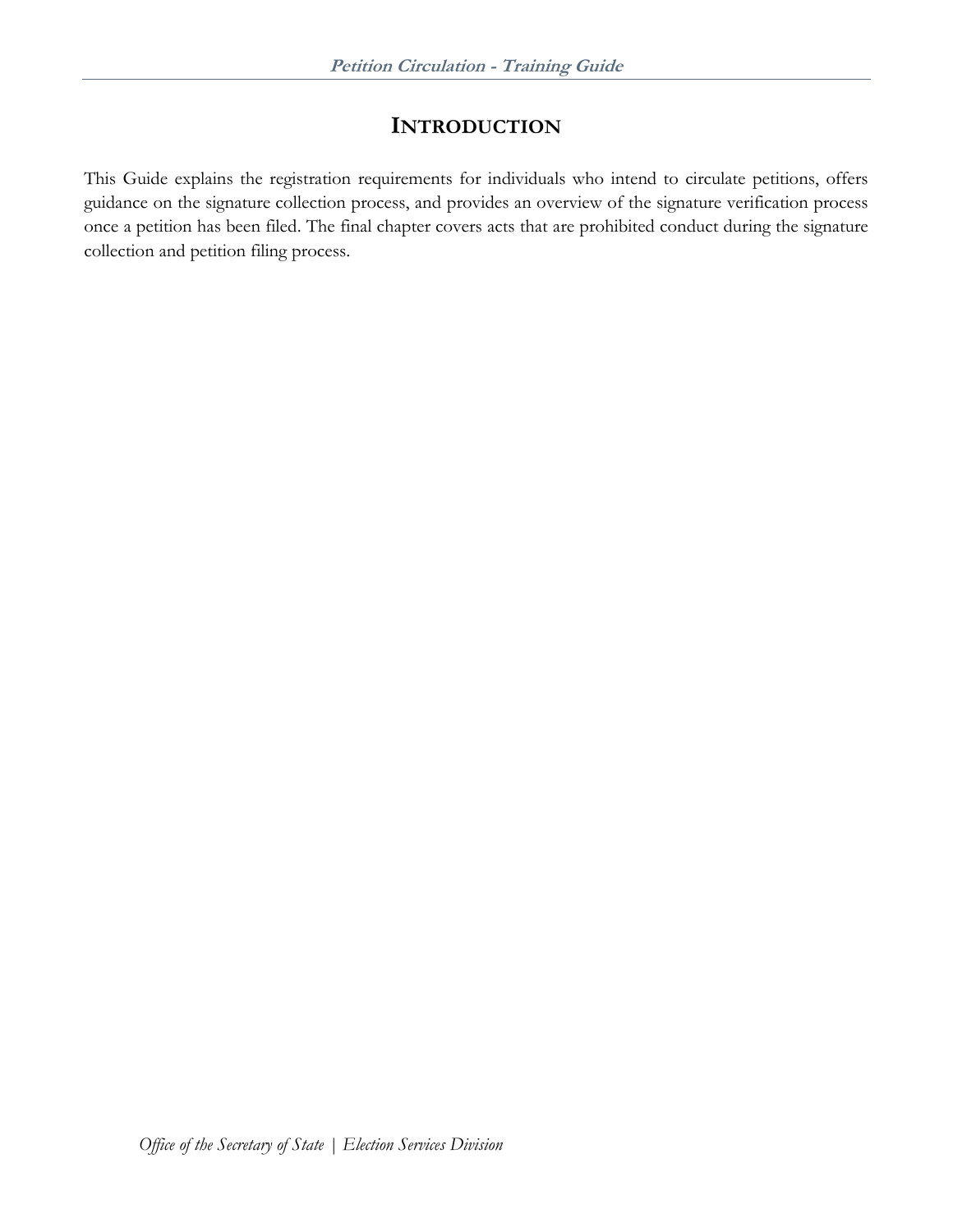## **CONTENTS**

| В. |  |
|----|--|
| C. |  |
|    |  |
|    |  |
|    |  |
|    |  |
|    |  |
|    |  |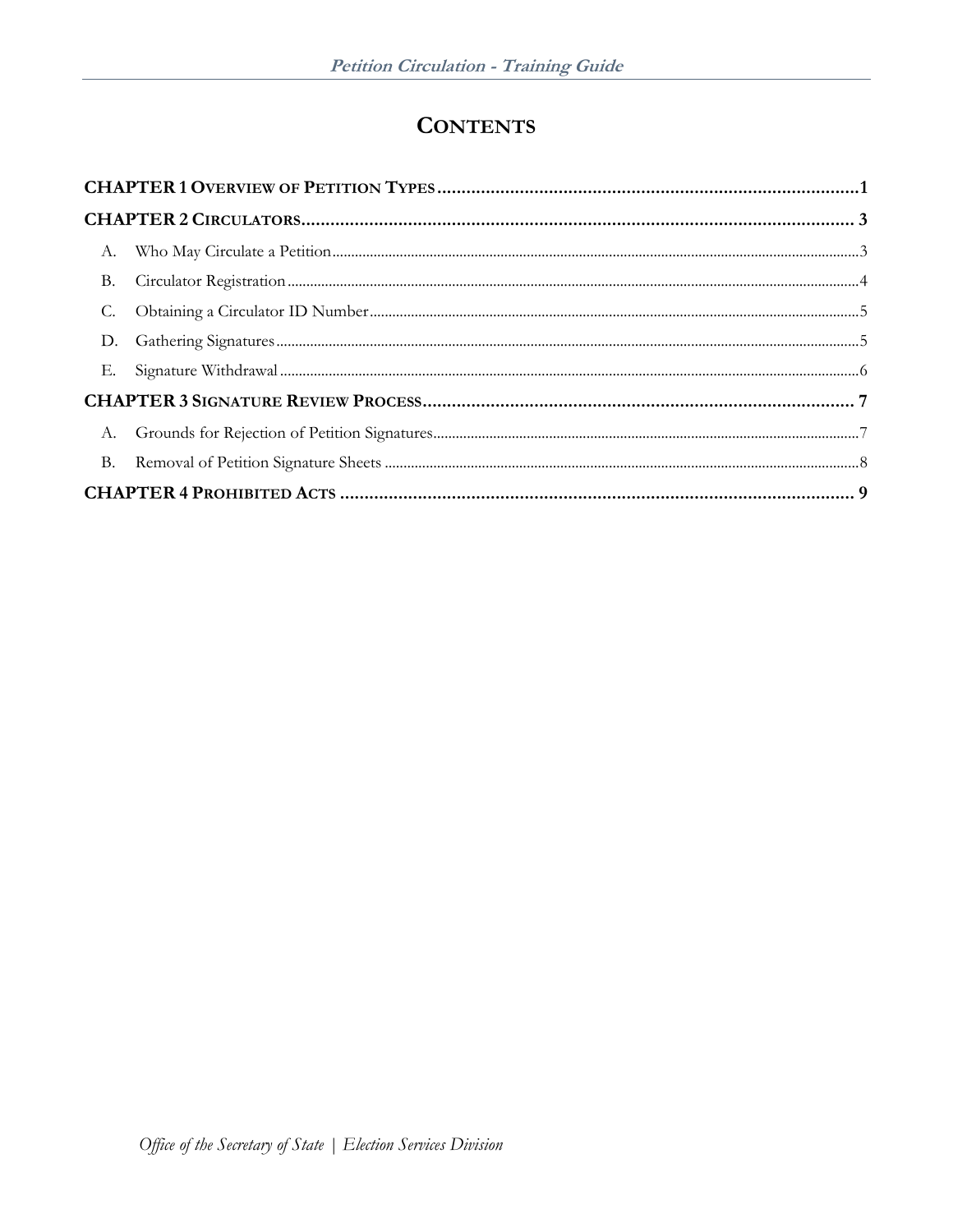This page intentionally left blank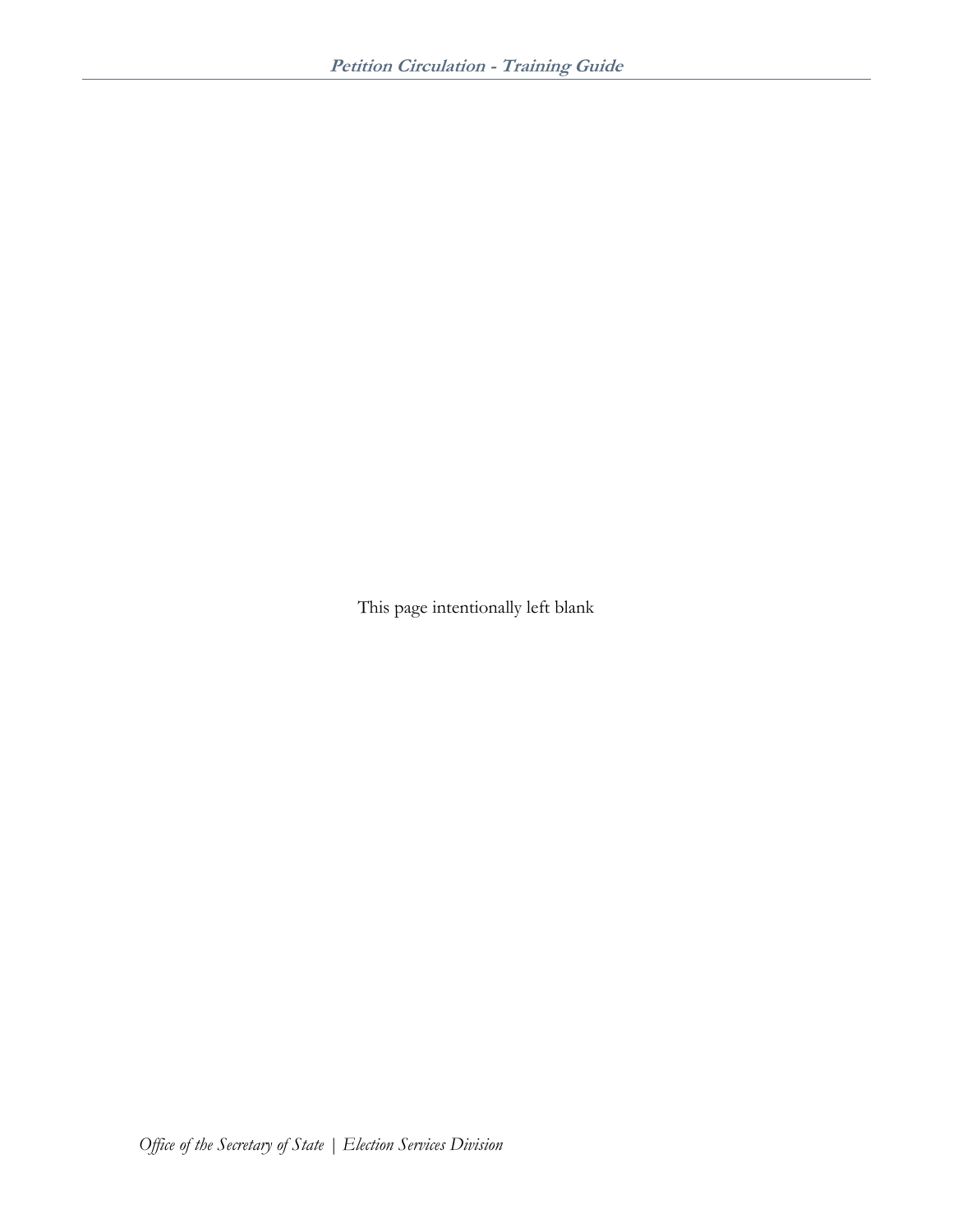# **CHAPTER 1 Overview of Petition Types**

<span id="page-5-0"></span>Circulators may gather signatures for: (1) candidate nomination petitions; (2) petitions for new party recognition; and/or (3) initiatives, referenda, or recall petitions. This chapter provides a general overview of each type of petition.

- **Candidate Nomination:** A candidate may run for office by one of two methods: obtaining a nomination or running as a write-in candidate. A nomination is required for the candidate's name to appear on the ballot for an election. A candidate seeking nomination, whether through a recognized political party, as an "independent" or unaffiliated candidate, or for nonpartisan office, must submit, with their nomination paper, a minimum number of nomination petition signatures from qualified electors in their district. 1
- New Party Recognition: A recognized political party is entitled to representation on a partisan primary election ballot and subsequent placement of the prevailing candidate on the general election ballot as the party's nominee. A political party may obtain first-time or new-party recognition by submitting a sufficient number of valid petition signatures to the appropriate filing officer.<sup>2</sup>
- **Initiative:** Arizona voters may propose new laws, amend existing laws, or propose constitutional amendments through the initiative process.<sup>3</sup> Before signatures may be collected, an application for a petition serial number, along with a one-hundred-word description and the complete title and text of the measure, must be filed with the Secretary of State on a prescribed form.<sup>4</sup> An initiative petition must be filed four months prior to the date of the general election at which the proponents seeks to put the measure on the ballot to be decided on by the voters.<sup>5</sup>
- **Referendum:** Any measure or part of any measure enacted by the Legislature, except laws immediately necessary for the preservation of the public peace, health, or safety, or for the support and maintenance of the departments of State government, may be sent to the ballot for approval or rejection by the people.<sup>6</sup> An application for a referendum petition serial number, along with a onehundred-word description and a copy of the measure, must be filed with the Secretary of State before the circulation of the petition.<sup>7</sup> A referendum petition must be filed within 90 days of when the Legislature adjourns *sine die*. 8

 $\overline{a}$ <sup>1</sup> [A.R.S. § 16-311;](https://www.azleg.gov/ars/16/00311.htm) [A.R.S. § 16-314;](https://www.azleg.gov/ars/16/00314.htm) [A.R.S. § 16-315;](https://www.azleg.gov/ars/16/00315.htm) [A.R.S. § 16-321;](https://www.azleg.gov/ars/16/00321.htm) [A.R.S. § 16-322;](https://www.azleg.gov/ars/16/00322.htm) [A.R.S. § 16-341.](https://www.azleg.gov/ars/16/00341.htm)

<sup>2</sup> [A.R.S. § 16-801;](https://www.azleg.gov/ars/16/00801.htm) [A.R.S. § 16-802.](https://www.azleg.gov/ars/16/00802.htm)

<sup>&</sup>lt;sup>3</sup> Ariz. Const. art. IV, Pt. 1, 1, 1. Statutory initiatives require signatures equal to at least 10% of all votes cast for governor in the most recent election, whereas constitutional amendments require 15%.

 $4$  [A.R.S. § 19-111\(A\).](https://www.azleg.gov/ars/19/00111.htm)

<sup>5</sup> [Ariz. Const. art. IV, Pt. 1, § 1, cl.4.](https://www.azleg.gov/const/4/1.p1.htm)

 $6$  Ariz. Const. art. IV, Pt. 1,  $\&$  1. Referenda require signatures of at least 5% of all votes cast for governor in the most recent election. *Id*.

<sup>7</sup> [A.R.S. § 19-111\(A\).](https://www.azleg.gov/ars/19/00111.htm)

<sup>8</sup> [Ariz. Const. art. IV, Pt. 1, § 1, cl. 3-4.](https://www.azleg.gov/const/4/1.p1.htm)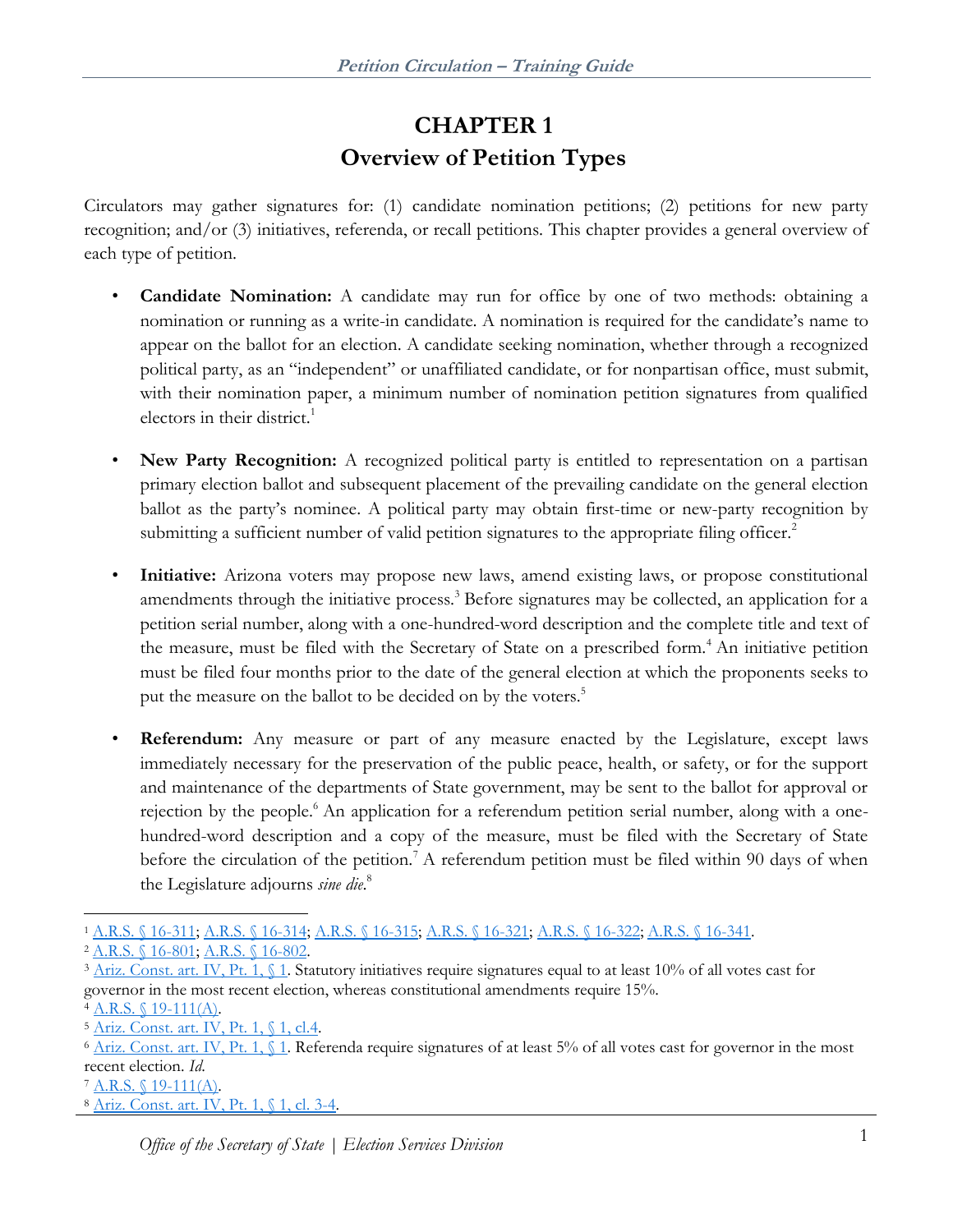**Recall:** Any public officer in the State of Arizona holding an elective office, either by election or appointment, is subject to recall by the voters of the electoral district in which the public officer holds office.<sup>9</sup> A member of the Legislature may be recalled at any time after five days from the beginning of the first legislative session after their election. All other officers may be recalled after six months in office.<sup>10</sup> An application for a recall petition serial number, along with a two-hundredword statement on the grounds of the recall, must be filed with the Secretary of State before circulation of the recall petition.<sup>11</sup>

 $\overline{\phantom{a}}$ 

<sup>9</sup> [Ariz. Const. art. VIII, Pt. 1, § 1;](https://www.azleg.gov/const/8/1.p1.htm) [A.R.S. § 19-201\(A\).](https://www.azleg.gov/ars/19/00201.htm) Recall petitions require at least 25% of all votes recently cast for the office in question. 10 [A.R.S. § 19-202\(A\).](https://www.azleg.gov/ars/19/00202.htm)

<sup>11</sup> A.R.S. [§ 19-203.](https://www.azleg.gov/ars/19/00203.htm)

*Office of the Secretary of State | Election Services Division* <sup>2</sup>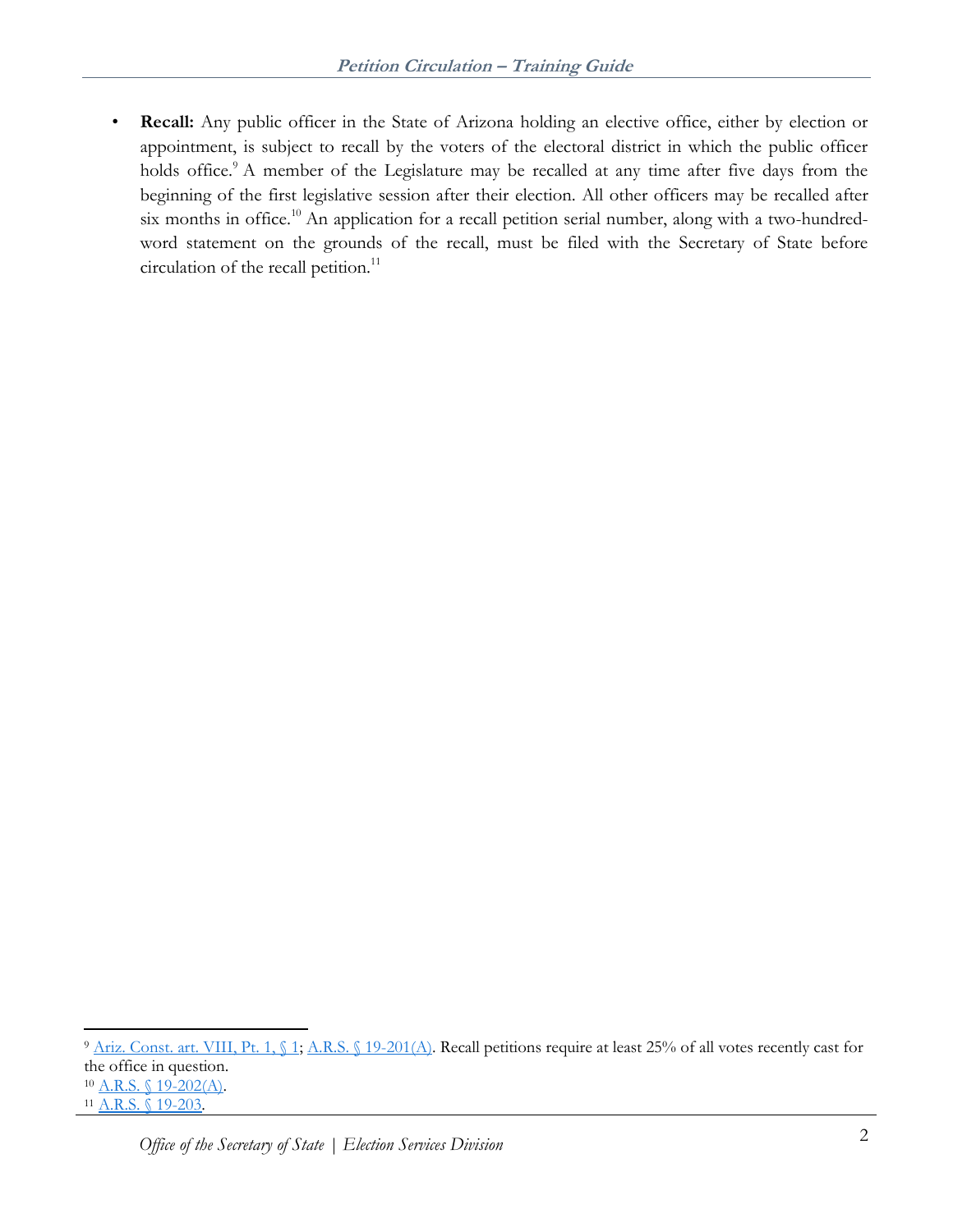# **CHAPTER 2 Circulators**

<span id="page-7-0"></span>A circulator is a person who collects the signatures of qualified electors who are interested in signing the petition in order to place a measure on the ballot.

A circulator may be paid or volunteer, but they must indicate their paid or voluneer status on the petition sheet prior to circulation.<sup>12</sup> If this is not completed, the signatures obtained on that particular sheet are considered void.<sup>13</sup>

A paid circulator is a person who receives compensation for obtaining signatures on a statewide initiative or referendum petition or for circulating statewide initiative or referendum petitions for signatures. <sup>14</sup> A volunteer circulator is a person who does not receive compensation for circulating petitions.

## <span id="page-7-1"></span>**A. Who May Circulate a Petition**

Any person who is qualified to register to vote in Arizona may circulate petitions.<sup>15</sup> With respect to nonresident circulators, this means a circulator must be qualified to register to vote in Arizona had he or she been a resident in this State.<sup>16</sup>

However, a person may not register to circulate a statewide initiative or referendum petition if they:

- have had a civil or criminal penalty imposed for a violation of statutes relating to elections or initiatives, referendums, and recalls (Titles 16 or 19) within the immediately preceding five years;
- have been convicted of treason or a felony and their civil rights have not been restored; or
- have been convicted of any criminal offense involving fraud, forgery, or identity theft.<sup>17</sup>

Further, no County Recorder or Justice of the Peace may circulate initiative, referendum, or recall petitions in Arizona.<sup>18</sup>

 $\overline{a}$ <sup>12</sup> [A.R.S. §§ 19-101\(C\)-\(D\)](https://www.azleg.gov/ars/19/00101.htm) & [19-102\(C\)-\(D\).](https://www.azleg.gov/ars/19/00102.htm)

<sup>13</sup> A.R.S.  $\mathcal{S}$  19-101(E) & [19-102\(E\).](https://www.azleg.gov/ars/19/00102.htm) The "paid" or "volunteer" status boxes may be pre-marked by the circulator or the committee or petition circulating organization on behalf of the circulator.

<sup>14</sup> [A.R.S. § 19-118\(I\)\(1\)-\(2\).](https://www.azleg.gov/ars/19/00118.htm) A paid circulator does *not* include a paid employee of a political committee unless that employee's primary responsibility is circulating petitions and the employee has or will obtain 200 or more signatures on an initiative, referendum, or recall petition in an election cycle.

<sup>15</sup> [A.R.S. § 19-112\(D\);](https://www.azleg.gov/ars/19/00112.htm) [A.R.S. § 19-114\(A\);](https://www.azleg.gov/ars/19/00114.htm) [A.R.S. § 19-118\(A\).](https://www.azleg.gov/ars/19/00118.htm)

<sup>16</sup> [A.R.S. § 19-112\(D\).](https://www.azleg.gov/ars/19/00112.htm)

<sup>17</sup> [A.R.S. § 19-118\(D\).](https://www.azleg.gov/ars/19/00118.htm)

<sup>18</sup> [A.R.S. § 19-114\(A\);](https://www.azleg.gov/ars/19/00114.htm) [A.R.S. § 19-205.02.](https://www.azleg.gov/ars/19/00205-02.htm)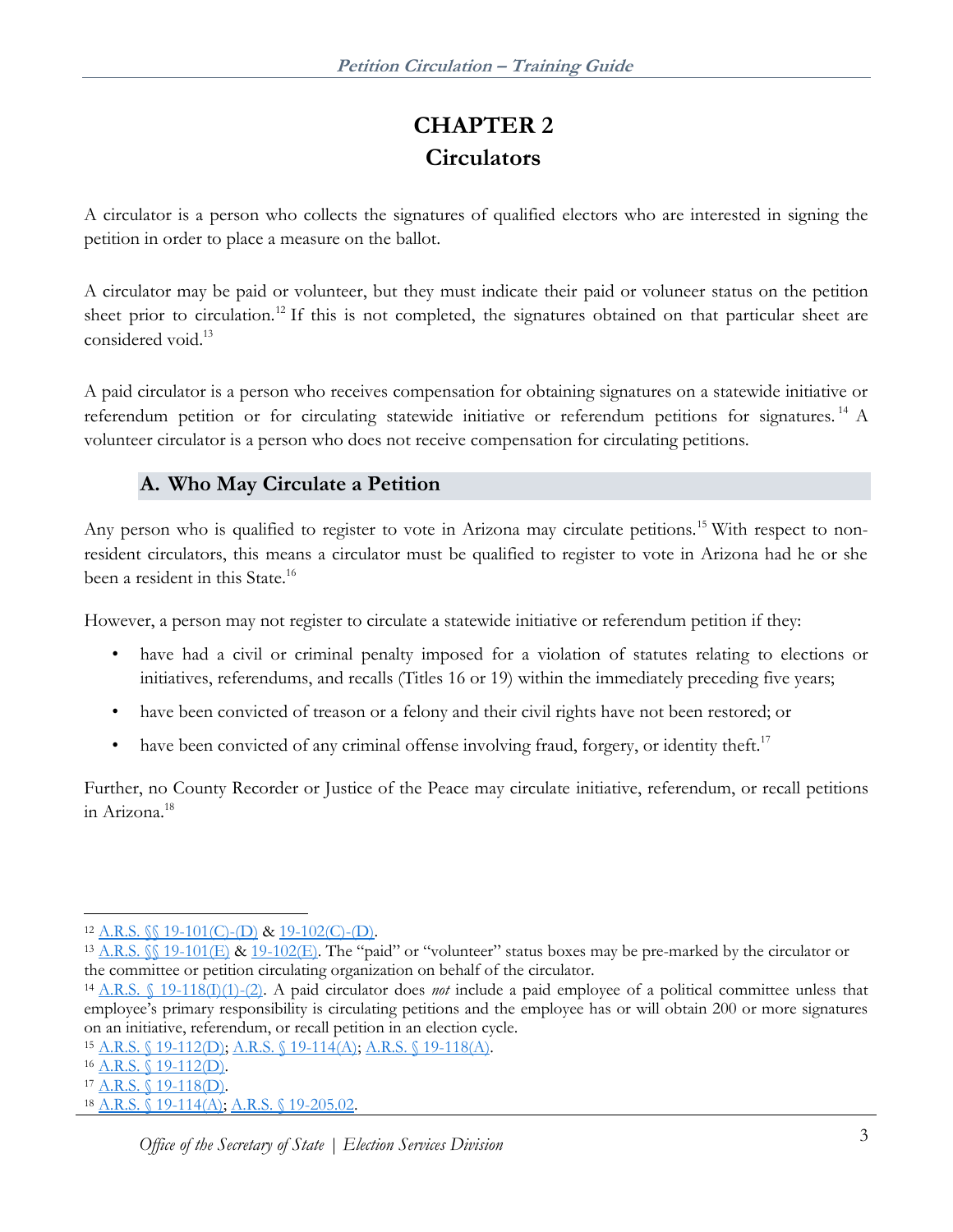### **B. Circulator Registration**

<span id="page-8-0"></span>All non-resident circulators of candidate petitions (at any jurisdictional level),<sup>19</sup> as well as non-resident and/or paid circulators of statewide initiative and referendum petitions must register through the Secretary of State's Circulator Portal and satisfy the following requirements:<sup>20</sup>

- 1. Provide the circulator's name, residential address, telephone number, and email address;<sup>21</sup>
- 2. Consent to the jurisdiction of Arizona courts in resolving any disputes concerning the circulation of petitions by that circulator;<sup>22</sup>
- 3. Designate an address **in Arizona** at which the circulator will accept service of process related to disputes concerning circulation of that circulator's petitions (for circulators of statewide initiative and referendum petitions, this address must be the address of **the committee** in Arizona for which the circulator is gathering signatures);<sup>23</sup>
- 4. Indicate which petition is being circulated by entering the serial number; $^{24}$  and
- 5. For circulators of statewide initiative and referendum petitions, upload a completed and notarized circulator affidavit form, stating that the circulator is eligible to register, that all information contained in the registration is true and correct, and that the circulator has read and understands Arizona election laws applicable to the collection of signatures for a statewide initiative or referendum.
	- Circulators registering through Circulator Portal will be prompted to upload an electronic copy of the notarized circulator affidavit, which must be accepted by the Secretary of State's Office, before the circulator is permitted to register to circulate a statewide initiative or referendum petition. Circulators are not required to submit a hard copy to the Secretary of State's Office, but the original should be maintained in the event of a legal challenge.

The applicable committee and/or the circulating organization that employs petition circulators, at the direction of the applicable committee, may coordinate with their circulators to gather the necessary information, including, if applicable, notarized circulator affidavits, and facilitate submission of registration applications through Circulator Portal.

A circulator registration is not complete until the Secretary of State's Office confirms the registration in writing and issues a circulator identification (ID) number.

 $\overline{a}$ 

<sup>19</sup> [A.R.S. § 16-315\(D\).](https://www.azleg.gov/ars/16/00315.htm)

<sup>20</sup> [A.R.S. § 19-118\(A\).](https://www.azleg.gov/ars/19/00118.htm)

 $21$  [A.R.S. § 19-118\(B\)\(1\).](https://www.azleg.gov/ars/19/00118.htm)

 $22$  [A.R.S. § 19-118\(B\)\(3\).](https://www.azleg.gov/ars/19/00118.htm)

 $23$  A.R.S.  $$19-118(B)(4)$ . The Secretary of State's Office has no obligation to review circulator registrations to ensure a proper Arizona and/or committee address has been provided. The circulator remains solely responsible for compliance with all legal provisions.

<sup>24</sup> [A.R.S. § 19-118\(B\)\(2\).](https://www.azleg.gov/ars/19/00118.htm)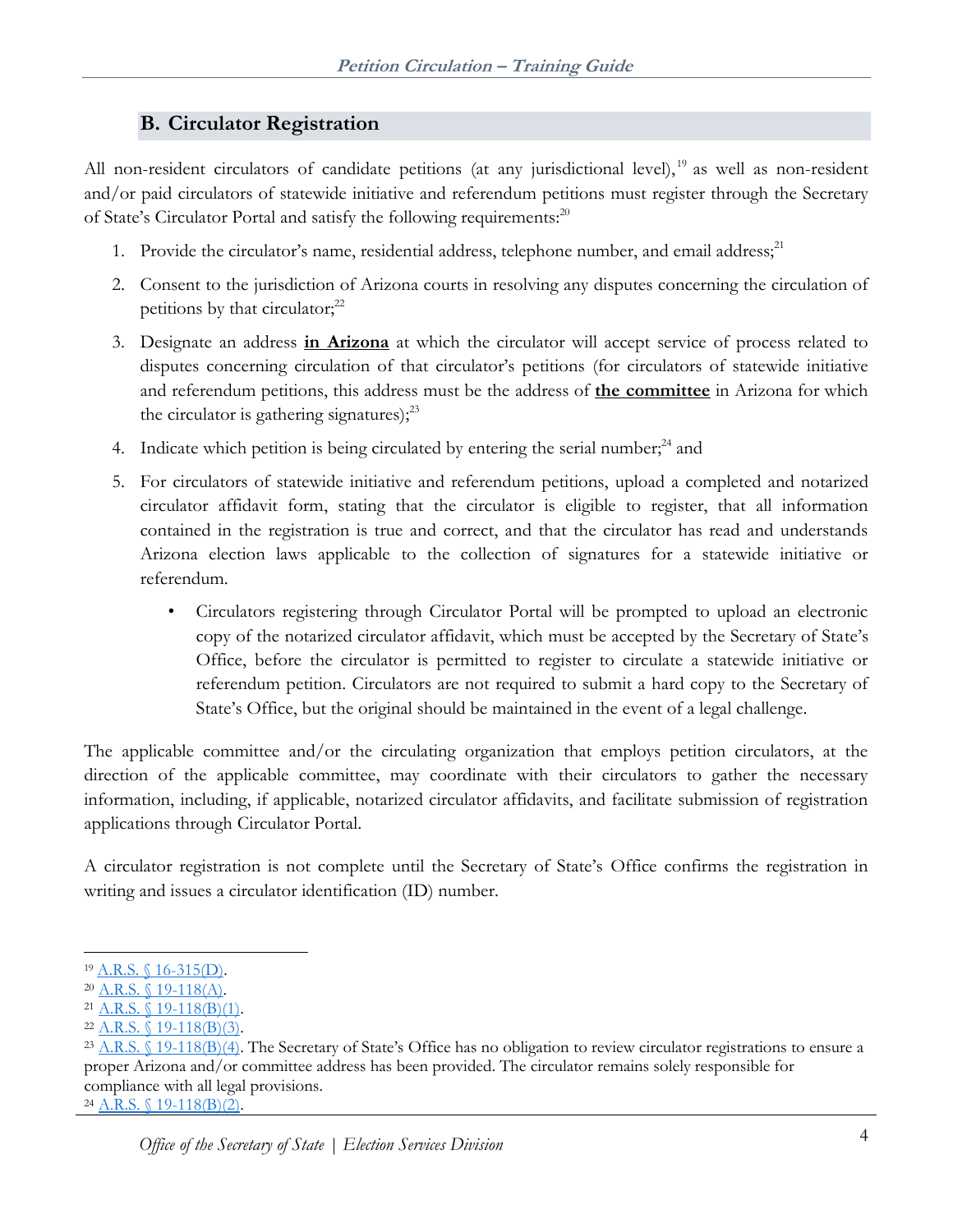#### **C. Obtaining a Circulator ID Number**

<span id="page-9-0"></span>Upon successful registration, the Secretary of State's Office will assign a random circulator ID number to each circulator within five days.<sup>25</sup> This circulator ID number is permanently assigned to the circulator, so it must be used for all petitions being circulated by that particular individual, regardless of the election cycle.

<span id="page-9-1"></span>A registered circulator must place the circulator ID number on the front and back of each petition sheet in order to ensure proper processing.<sup>26</sup>

## **D. Gathering Signatures**

Every qualified elector signing a petition must do so in the presence of the person who is circulating the petition (*i.e.*, the circulator must personally witness each collected signature). For initiative, referendum, and recall petitions, after collecting signatures on a petition sheet, the petition circulator must execute the affidavit of verification on the back of the petition, swearing before a notary public, that all of the following are true:

- 1. At the time of the signing, each name on the sheet was signed, and the name and address were printed by the elector on the date indicated; $^{27}$
- 2. In the circulator's belief each signer was a qualified elector of a certain county of the state, or, in the case of a city, town, or county measure, of the city, town or county affected by the measure on the date indicated;<sup>28</sup> and
- 3. At all times during circulation of the signature sheet, a full copy of the title and text was attached to the signature sheet.<sup>29</sup>

Although a circulator of candidate petitions and petitions for new party recognition must also personally witness each collected signature, the circulator verification on candidate and new party petitions need not be notarized.<sup>30</sup>

When approaching an individual to sign a petition, the circulator should:

- 1. Read or summarize the warning that appears at the top of the petition;
- 2. Ensure the signer prints clearly in black or blue ink;
- 3. Ensure the signer completes all portions of the signature line (*i.e.*, signature, printed first and last name, residence address, and date signed); and
- 4. Ensure the signer writes inside, and does not stray outside, of the appropriate boxes on the signature line.

 $\overline{\phantom{a}}$ <sup>25</sup> [A.R.S. § 19-118\(A\).](https://www.azleg.gov/ars/19/00118.htm)

<sup>26</sup> [A.R.S. § 19-121\(A\)\(2\).](https://www.azleg.gov/ars/19/00121.htm)

<sup>27</sup> [A.R.S. § 19-112\(A\).](https://www.azleg.gov/ars/19/00112.htm)

<sup>28</sup> [A.R.S. § 19-112\(C\).](https://www.azleg.gov/ars/19/00112.htm)

<sup>29</sup> [A.R.S. § 19-112\(C\).](https://www.azleg.gov/ars/19/00112.htm)

<sup>30</sup> [A.R.S. § 16-315;](https://www.azleg.gov/ars/16/00315.htm) [A.R.S. § 16-321\(D\);](https://www.azleg.gov/ars/16/00321.htm) [A.R.S. § 16-801\(A\)\(2\).](https://www.azleg.gov/ars/16/00801.htm)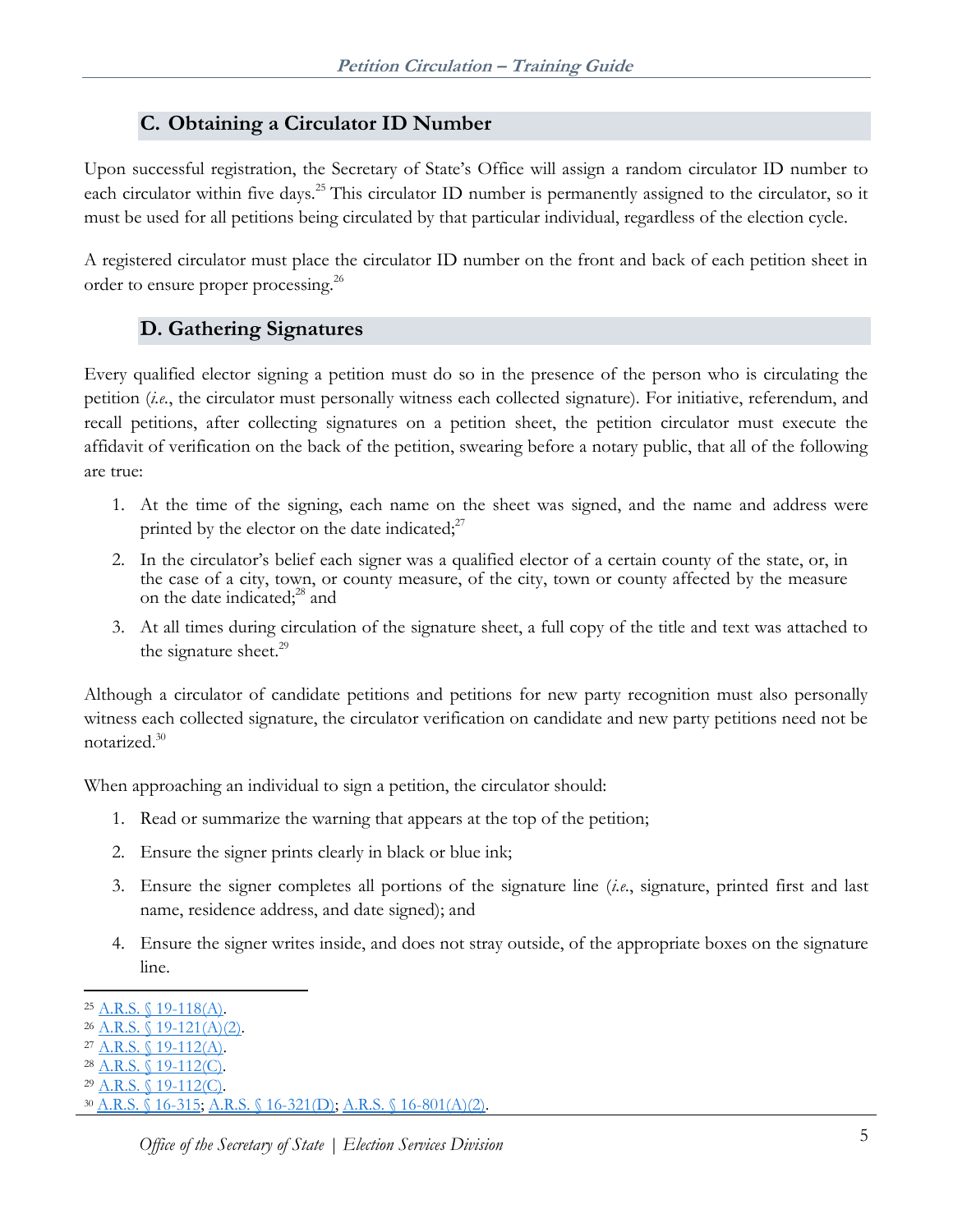When approaching an individual to sign a petition, the circulator should **not**:

- 1. Sign for the individual or allow any other individual to complete any portion of the signature line unless in the presence of (and at the request of) a person who is incapable of signing or printing their own name because of physical disability or medical condition;<sup>31</sup>
- 2. Allow the individual to sign the same petition twice; $3<sup>2</sup>$
- 3. Allow a post office box to serve as the individual's residence address on an initiative, referendum, or recall petition. 33

Qualified electors who require assistance in completing and/or signing a petition due to a physical disability or medical condition shall not be prevented from signing a petition solely on that basis. Petition circulators should utilize a separate petition sheet for signatures from voters who require assistance to complete or sign the petition due to a physical disability or medical condition. As a best practice, circulators should also execute a supplemental affidavit (in addition to the circulator affidavit on the petition sheet) specifying that the voters who signed that petition sheet required assistance. In addition, the person who assisted the voter may sign a declaration: (i) stating that the person assisted the voter in the voter's presence and at the voter's specific request; and (ii) providing the name and residence address of the voter who was assisted, the name and residence address of the person who assisted the voter, the title and serial number of the petition signed, and the date. Any such supplemental affidavits and/or voter assistance declarations should be retained by the committee in the event of a challenge and will not be accepted or approved by the filing officer.

#### <span id="page-10-0"></span>**E. Signature Withdrawal**

A person who has signed a petition may withdraw their signature from the petition not later than 5:00 p.m. on the date the petition containing the person's signature is actually submitted to the Secretary of State (or, for non-statewide petitions, the appropriate filing officer).<sup>34</sup> To withdraw a petition signature, a person may do any of the following:

- 1. Verify the withdrawal by signing a simple statement of intent to withdraw at the Secretary of State's Office (or, for non-statewide petitions, the office of the appropriate filing officer);
- 2. Mail a signed, notarized statement of intent to withdraw to the Secretary of State (or, for nonstatewide petitions, the appropriate filing officer); or
- 3. Draw a line through the signer's signature and printed name on the petition.<sup>35</sup>

 $\overline{\phantom{a}}$ <sup>31</sup> [A.R.S. § 19-115\(B\).](https://www.azleg.gov/ars/19/00115.htm)

<sup>32</sup> [A.R.S. § 19-115\(B\).](https://www.azleg.gov/ars/19/00115.htm)

 $33$  [A.R.S. § 19-112\(A\).](https://www.azleg.gov/ars/19/00112.htm) The signer must provide their residence address, giving street name and number, and if they do not have a street address, a description of their residence.

<sup>34</sup> [A.R.S. § 19-113\(A\).](https://www.azleg.gov/ars/19/00113.htm)

<sup>35</sup> [A.R.S. § 19-113\(B\).](https://www.azleg.gov/ars/19/00113.htm)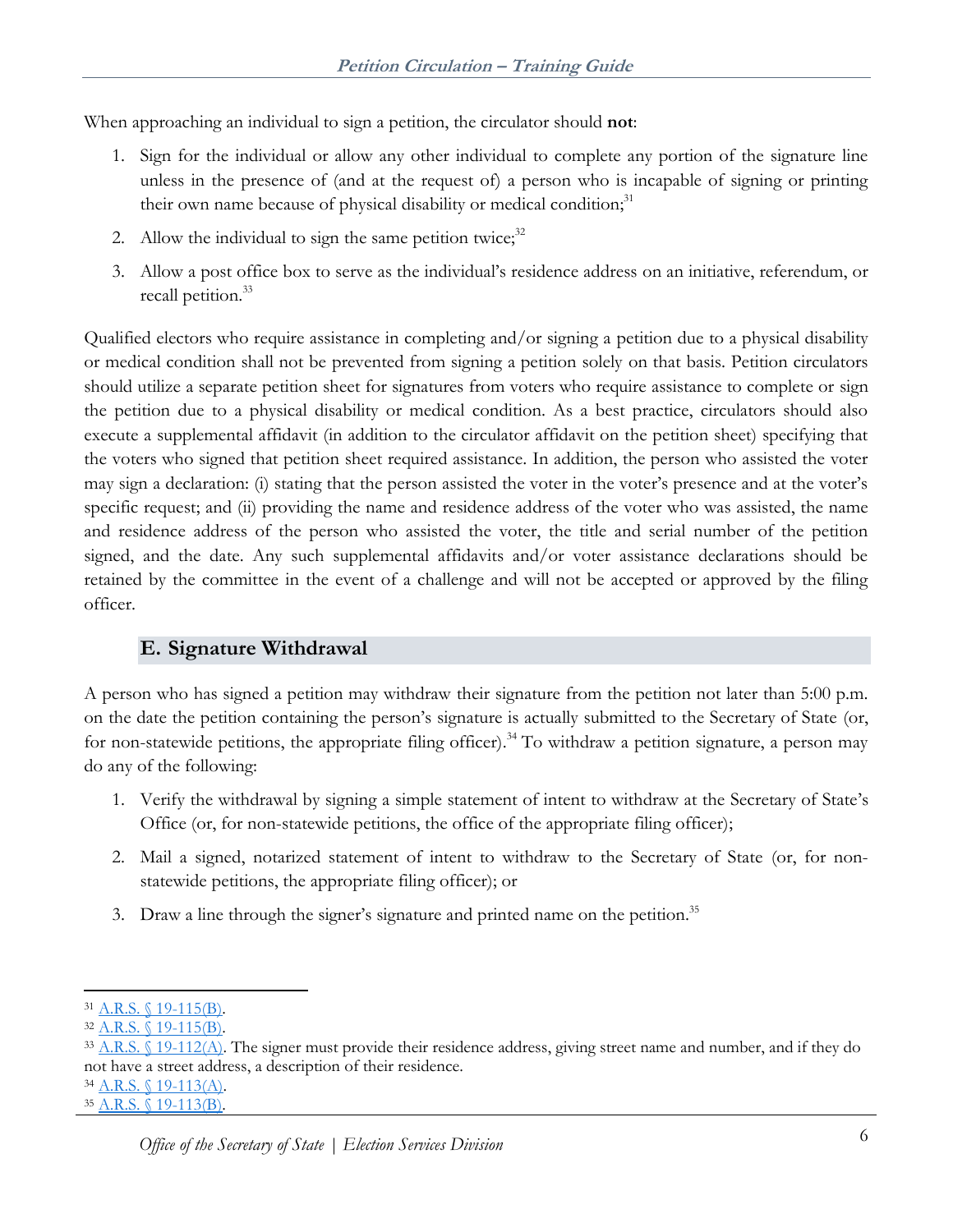# **CHAPTER 3 Signature Review Process**

#### <span id="page-11-1"></span><span id="page-11-0"></span>**A. Grounds for Rejection of Petition Signatures**

The following may be grounds for rejection of petition signatures:

- 1. *Non-Qualified Elector:* If an individual who is not a qualified elector signs a petition that he/she is not legally entitled to vote upon, the petition signature may be rejected.<sup>36</sup>
- 2. *Circulated by County Recorder or Justice of the Peace*: No county recorder or justice of the peace may circulate an initiative, referendum, or recall petition. All signatures gathered by any such person are void and will not be counted in determining the legal sufficiency of the petition.<sup>37</sup>
- 3. *Initiative, Referendum, and Recall Petition Signatures Obtained Prior to Statement of Organization*: Signatures obtained prior to the filing of a political committee's statement of organization are void and will not be counted in determining the legal sufficiency of the petition.<sup>38</sup>
- 4. *Candidate Nomination Petition Signatures Obtained Prior to the Statement of Interest*: Signatures obtained prior to the filing of a candidate's statement of interest are void and subject to challenge.<sup>39</sup>
- 5. *Missing Information*: First and last name, signature, residence address or description of residence location (or, for candidate petitions, P.O. box), and date on which the petition was signed must all be present for a signature to be valid.<sup>40</sup>
- 6. *Excess Signatures*: Signatures in excess of 15 signatures per initiative, referendum, or recall petition sheet or 10 signatures per candidate nomination or new party recognition petition sheet are not counted.<sup>41</sup>
- 7. *Withdrawn Signatures*: Signatures withdrawn pursuant to **A.R.S.** § 19-113 are not counted.<sup>42</sup>
- 8. *Improperly Printed Information*: Signatures for which the Secretary of State determines that the circulator has printed the elector's name or information in violation of A.R.S.  $\frac{6}{19-112}$  are not counted.<sup>43</sup>

<sup>37</sup> [A.R.S. § 19-114\(A\);](https://www.azleg.gov/ars/19/00114.htm) [A.R.S. § 19-205.02.](https://www.azleg.gov/ars/19/00205-02.htm)

 $\overline{\phantom{a}}$ 

<sup>36</sup> [A.R.S. § 19-115;](https://www.azleg.gov/ars/19/00115.htm) [A.R.S. § 19-121.02\(A\)\(5\);](https://www.azleg.gov/ars/19/00121-02.htm) [A.R.S. § 19-208.02\(A\);](https://www.azleg.gov/ars/19/00208-02.htm) [A.R.S. § 16-801\(A\)\(2\);](https://www.azleg.gov/ars/16/00801.htm) [A.R.S. § 16-321\(B\).](https://www.azleg.gov/ars/16/00321.htm)

 $38$  [A.R.S. § 19-114\(B\).](https://www.azleg.gov/ars/19/00114.htm) The applicant may form a new political committee or designate an existing (non-candidate) political committee to serve as the petition sponsor. [A.R.S. § 16-906\(G\).](https://www.azleg.gov/ars/16/00906.htm)

 $39$  [A.R.S. § 16-311\(H\).](https://www.azleg.gov/ars/16/00311.htm) Signatures collected before the filing of the Statement of Interest are subject to challenge. However, for the 2019 and 2020 elections, candidates who began collecting nomination petition signatures before August 27, 2019 have until January 2, 2020 to file a Statement of Interest. S.B. 1451 § 6(A), 54th Leg., 1st Sess. (Az. [2019\).](https://www.azleg.gov/legtext/54leg/1R/bills/SB1451C.pdf)

<sup>40</sup> [A.R.S. § 19-121.01\(A\)\(3\)\(a\)-\(c\);](https://www.azleg.gov/ars/19/00121-01.htm) [A.R.S. § 19-208.01\(A\);](https://www.azleg.gov/ars/19/00208-01.htm) [A.R.S. § 16-315\(A\)\(4\)\(c\).](https://www.azleg.gov/ars/16/00315.htm)

<sup>41</sup> [A.R.S. § 19-121.01\(A\)\(3\)\(d\);](https://www.azleg.gov/ars/19/00121-01.htm) [A.R.S. § 19-208.01\(A\);](https://www.azleg.gov/ars/19/00208-01.htm) [A.R.S. § 16-315\(A\)\(3\).](https://www.azleg.gov/ars/16/00315.htm)

<sup>42</sup> [A.R.S. § 19-121.01\(A\)\(3\)\(e\);](https://www.azleg.gov/ars/19/00121-01.htm) [A.R.S. § 19-208.01\(A\).](https://www.azleg.gov/ars/19/00208-01.htm)

<sup>43</sup> [A.R.S. § 19-121.01\(A\)\(3\)\(f\);](https://www.azleg.gov/ars/19/00121-01.htm) [A.R.S. § 19-112\(A\);](https://www.azleg.gov/ars/19/00112.htm) [A.R.S. § 19-208.01\(A\).](https://www.azleg.gov/ars/19/00208-01.htm)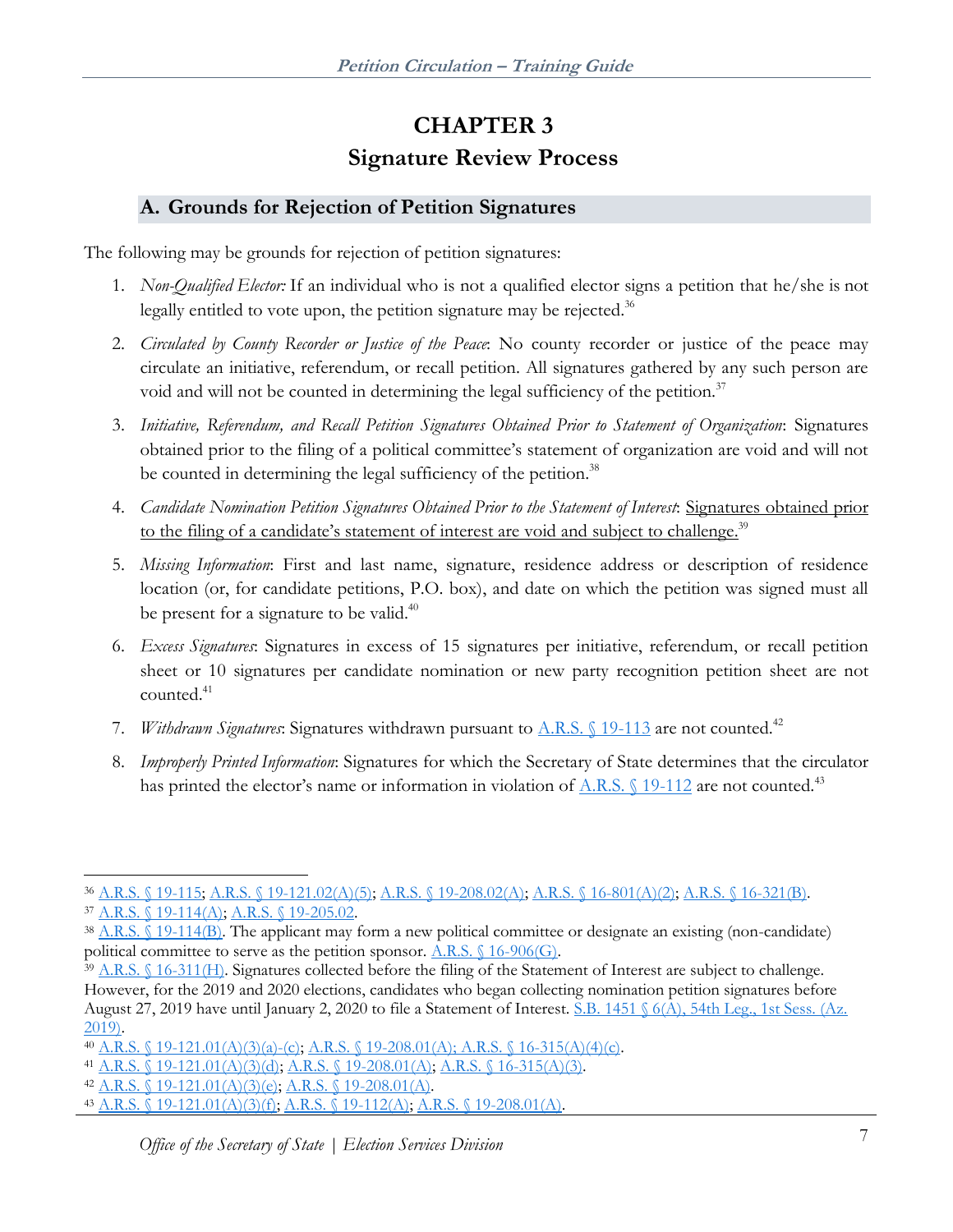### **B. Removal of Petition Signature Sheets**

<span id="page-12-0"></span>The Secretary of State (or, for non-statewide petitions, the appropriate filing officer) must remove:

- 1. Initiative, referendum, or recall petition sheets not attached to a copy of the complete title and text of the measure.
- 2. Initiative, referendum, or recall petition sheets not bearing the correct petition serial number, and if applicable, the paid and/or non-resident circulator registration number in the lower righthand corner of each side.
- 3. Sheets containing a circulator's affidavit that is not completed, unsigned, or that has been modified.
- 4. Initiative, referendum, or recall petition sheets on which the affidavit of the circulator is not notarized, the notary's signature is missing, the notary's commission has expired, or the notary's seal is not affixed.
- 5. Sheets on which the signatures of the circulator or the notary are dated earlier than the dates on which the electors signed the face of the petition sheet.
- 6. Initiative, referendum, or recall petition sheets that are circulated by a circulator who is prohibited from participating in any election, initiative, referendum or recall campaign pursuant to A.R.S. § [19-119.01](https://www.azleg.gov/ars/19/00119-01.htm) or prohibited from registering as a circulator pursuant to [A.R.S. § 19-118\(D\)](https://www.azleg.gov/ars/19/00118.htm).
- 7. Sheets on which the circulator is required to be registered with the Secretary of State pursuant to [A.R.S. § 19-118](https://www.azleg.gov/ars/19/00118.htm), and the circulator was not properly registered at the time the petitions were circulated.<sup>44</sup>

 $\overline{a}$ 

<sup>44</sup> [A.R.S. § 19-121.01\(A\).](https://www.azleg.gov/ars/19/00121-01.htm)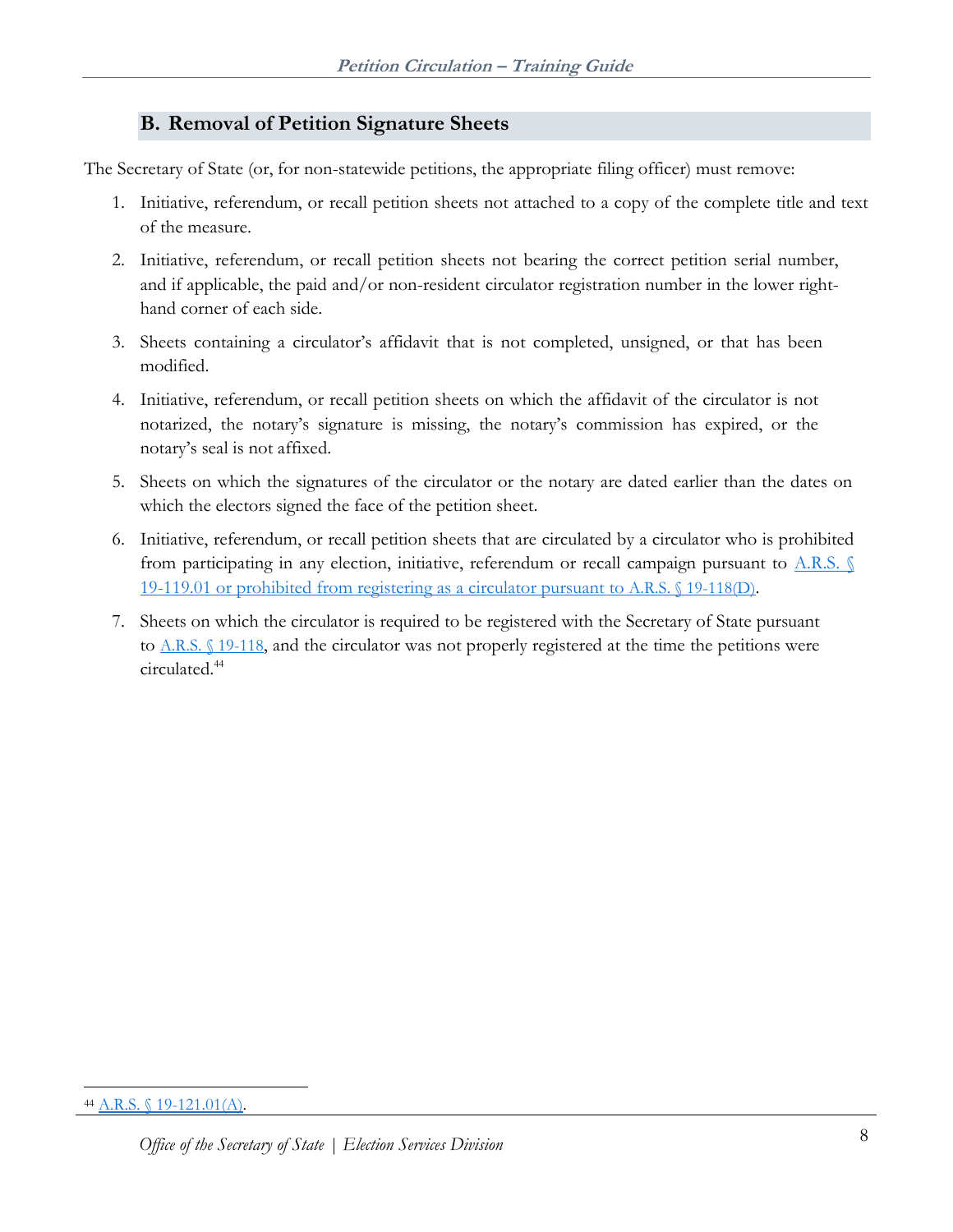# **CHAPTER 4 Prohibited Acts**

<span id="page-13-0"></span>The following acts may be punishable by fine or imprisonment under Arizona law:<sup>45</sup>

- 1. *Signing Petition for Profit*: Any person who knowingly gives or receives money or any other thing of value for signing an initiative, referendum, or recall petition, excluding payments made to a person for circulating such petition, is guilty of a class 1 misdemeanor.<sup>46</sup>
- 2. *Signing for Another*: A person who knowingly signs any name other than their own to a candidate nomination, initiative, referendum, or recall petition, except in a circumstance where they sign for a person in the presence of (and at the specific request of) such a person who is incapable of signing or printing their own name and address because of a physical disability or medical condition, is guilty of a class 1 misdemeanor.<sup>47</sup>
- 3. *Signing More than Once*: A person who knowingly signs their name more than once for the same initiative or referendum petition is guilty of a class 1 misdemeanor.<sup>48</sup>
- 4. *Fraudulent Signing*: A person who is not a qualified elector at the time of signing, or who knowingly fills out the name and address portion of the petition with the intent to commit fraud, is guilty of a class 1 misdemeanor.<sup>49</sup>
- 5. *Coercion*: A person who knowingly coerces or threatens any other person to sign or refrain from signing their name to an initiative, referendum, or recall petition, or, after signing their name, to have their name removed, is guilty of a class 1 misdemeanor.<sup>50</sup>
- 6. *Misrepresentation*: A circulator who induces a person to sign an initiative, referendum, or recall petition by knowingly misrepresenting the general subject matter of the measure is guilty of a class 1 misdemeanor.<sup>51</sup>
- 7. *Fraud*: A person commits petition signature fraud if the person intentionally collects petition signature sheets with the knowledge that the person whose name appears on the signature sheet did not actually sign the petition, or uses any fraudulent means to obtain signatures on a petition.<sup>52</sup> A person under such circumstances is guilty of a class 1 misdemeanor, but may be guilty of a class 4

 $\overline{a}$ <sup>45</sup> A.R.S. § [19-118.01.](https://www.azleg.gov/ars/19/00118-01.htm)

<sup>46</sup> [A.R.S. § 19-114.01;](https://www.azleg.gov/ars/19/00114-01.htm) [A.R.S. § 19-205.03.](https://www.azleg.gov/ars/19/00205-03.htm)

<sup>47</sup> [A.R.S. § 19-115\(B\);](https://www.azleg.gov/ars/19/00115.htm) [A.R.S. § 19-206\(B\);](https://www.azleg.gov/ars/19/00206.htm) [A.R.S. § 16-1020.](https://www.azleg.gov/ars/16/01020.htm)

<sup>48</sup> [A.R.S. § 19-115\(B\);](https://www.azleg.gov/ars/19/00115.htm) [A.R.S. § 16-1020.](https://www.azleg.gov/ars/16/01020.htm)

<sup>49</sup> [A.R.S. § 19-115\(B\).](https://www.azleg.gov/ars/19/00115.htm)

<sup>50</sup> [A.R.S. § 19-116\(A\);](https://www.azleg.gov/ars/19/00116.htm) [A.R.S. § 19-206\(A\).](https://www.azleg.gov/ars/19/00206.htm)

<sup>51</sup> [A.R.S. § 19-116\(B\);](https://www.azleg.gov/ars/19/00116.htm) [A.R.S. § 19-206\(B\).](https://www.azleg.gov/ars/19/00206.htm)

<sup>52</sup> [A.R.S. § 19-119.01\(A\).](https://www.azleg.gov/ars/19/00119-01.htm)